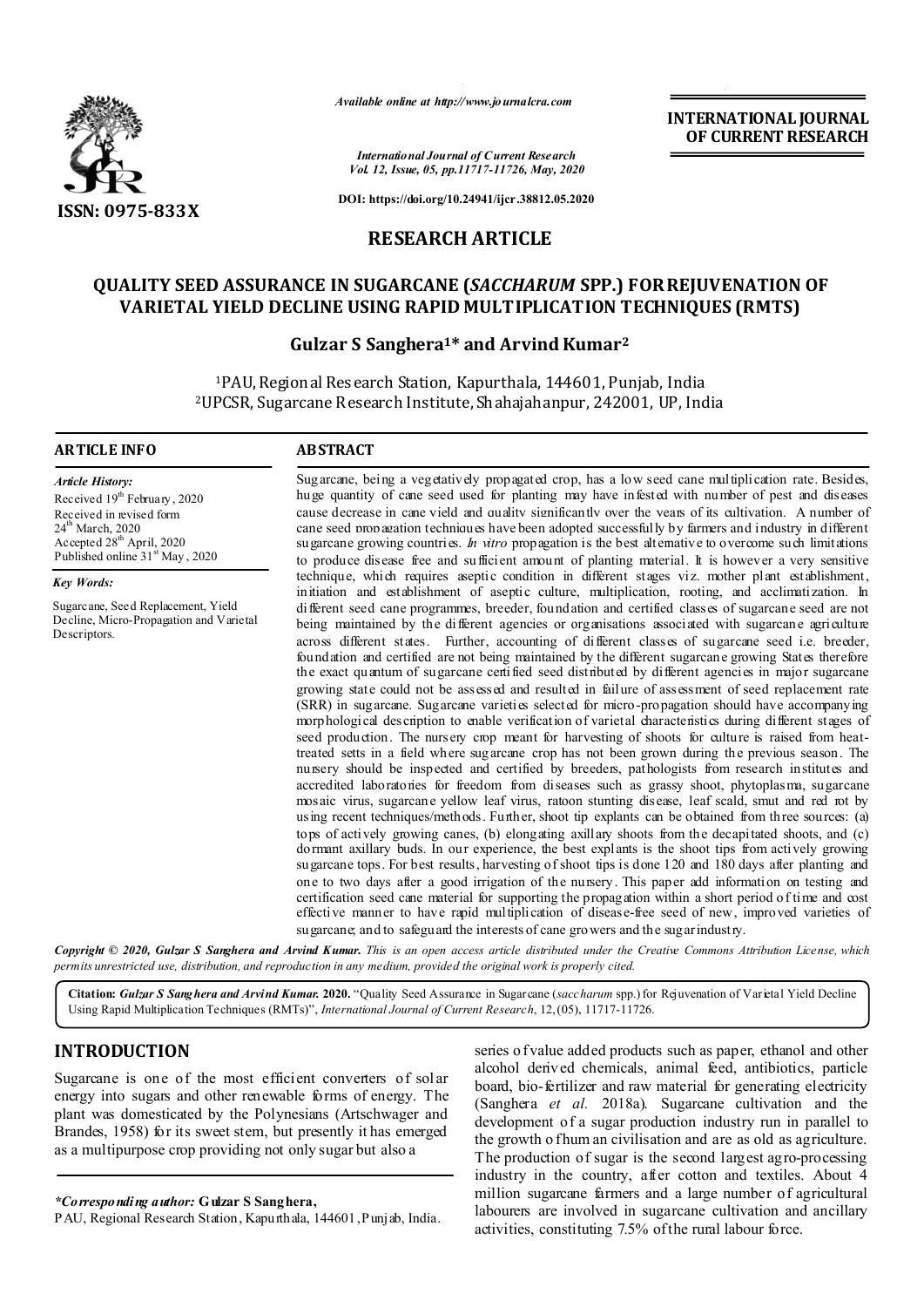In addition, the industry provides employment to 500,000 skilled and semi-skilled workers in rural areas (Sanghera and Sharma 2015). The sugar industry thus is a focal point for socio-economic development in rural areas, mobilizing rural resources, generating employment and higher incomes, and supporting the development of transport and communication facilities. Sugarcane, thus, plays a major role in the economy of sugarcane growing areas and, hence, improving sugarcane production will greatly help in economic prosperity of the farmers and other stakeholders associated with sugarcane cultivation (Sanghera and Kumar 2018a). Sugarcane yields are deteriorating day by day because o f lack of good quality seed (Mall *et al*. 2018 and Yadav 2009) Recovery of sugar also come down because of poor quality canes due to lack of availability of optimum climates required for cane development (Binbol *et al*. 2006, Gawander 2007). It is also strongly influenced by the impacts of long-term climatic change as well as local weather and seasonal variations. The climate affects the g rowth and development of plants and may harm the crops (Sanghera and Kumar 2018a). It also affects severely on the microorganisms related directly or indirectly for better growth and yield o f the crop (Sanghera and Sharma 2011). Potential direct/indirect effects o f climate change on the agricultural systems have been identified which include: seasonal changes in rainfall and temperature could impact agro-climatic conditions, altering growing seasons, planting and harvesting calendars, water availability, pest, weed and disease populations, transpiration, photosynthesis and biomass production is altered along with land suitability (Rosegrant *et al*. 2008 and Sanghera *et al*. 2018a and 2018b).

Inadequate availability of quality seed of new sugarcane varieties and poor seed replacement rate adversely affect the realization of potential cane yield of varieties. Seed replacement with fresh commercial seed is done only after 4 years (Sundara, 2000). Diseases are one of the major constraints in the profitable cultivation of sugarcane. Sugarcane is vegetatively propagated and it favours accumulation of pathogens of most of the diseases. Hence along with seed canes disease causing pathogens are also introduced into new areas. Slow accumulation of different pathogens over a period of time makes minor diseases into major one. Several epidemics due to red rot, smut, wilt, grassy shoot, ratoon stunting, yellow leaf and leaf scald occurred in the past indicated that disease infected seed can played significantly in their creation and further spread (Vishvanathan and Rao 2011 & Sanghera and Kumar, 2018b). Affected planting material poses a major problem in propagation and exchange of germplasm, and eventually in breeding and distribution of superior genotypes (Pathak 2009). In order to achieve the demand for sugar in 2020, sugarcane production has to be increased. For increasing sugarcane production availability good quality seed material of high yielding varieties is very essential. High yielding sugarcane varieties are developed and released by various sugarcane research stations. But seed of these varieties is not available for large scale cultivation (Karuppaiyan and Ram, 2012).

Sugarcane, being a vegetatively propagated crop, has a low 1:6 to 1:10 seed multiplication rate. Hence, non-availability of quality seed material is one of the major problems faced by farmers in developing countries. Further, the bulky cane cuttings used for planting as seed harbor many pests and diseases thereby decreasing cane yield and quality drastically (Sanghera and Kumar 2018b).

Accumulation of diseases over vegetative cycles leads to further yield and quality decline over the years. In fact, poor quality seed is a major constraint in sugarcane production (Sundara 1995). There is normal practice in sugarcane growing States to use commercial crop o f sugarcane for seed purposes. Since, it is vegetatively propagated crop and requires huge quantity of seed. The accounting of different classes of sugarcane seed i.e. breeder, foundation and certi fied are not being maintained by the different sugarcane growing States therefore the exact quantum of sugarcane certified seed distributed by different agencies in major sugarcane growing state could not be assessed and resulted in failure of assessment of seed replacement rate (SRR) in sugarcane (Trivedi and Gunasekaran 2013). To increase output and profitability in the sector, there is need to increase on farm production and productivity of cane and to increase the recovery rate of sugar in mills. Also, there is need to improve the efficiency and to reduce the costs of cultivation by adopting the latest technologies; to have rapid multiplication of disease-free seed o f new, improved varieties of sugarcane; and to safeguard the interests of cane growers and the sugar industry by saving cane that could be used for seed purposes. A number of cane seed propagation techniques have been adopted successfully by farmers and industry in some sugarcane growing countries. This chapter provides a comprehensiv e review of the important cane seed production advanced technologies for seed quality assurance through community based systems to harness better cane and sugar yields for sustaining sugar industry.

**Specification for sugarcane seed material:** The successful cultivation of sugarcane crop m ainly depends upon the use o f disease free good quality seed material, adequate fertilizers and irrigation. T he cultivators usually raise their own crop for seed material but the Government and the sugar factories are making an attempt to supply good quality seed material, through proper agencies, to the cultivators/ growers. Many states have introduced production schemes for quality seeds. In order to ensure the quality o f the seed material, it is desirable that the cultivators/ growers obtain the seed material from the Government or other recognized agency at least once in 5 years. Moreover, taking into consideration the volume of trade existing in the sugarcane seed material, it is considered necessary to prescribe a specification for the sugarcane seed material. The first Indian Standard for sug arcane seed material was adopted by the Indian Standards Institution on 5th December 1966, after the draft finalized by the propagation materials sectional committee had been approved by the Agricultural and Food products division council and issued as ISI 3866-1966 (Sinha 2006).

Some of the standards and practices for qu ality seed p roposed here are empirical. But these have been arrived at on the basis of consensus of several technical experts who were members of a committee constituted by Indian Council of Agricultural Research under the aegis of All India Coordinated Research Project on Sugarcane. It is expected that this specification would help all those engaged in production and distribution of sugarcane seed material in making available good quality seed to the cultivators thereby helping in increasing the yield of sugarcane per hectare. Sugarcane seed material is traded in different forms in the country. In the northern region, it is generally in the form of seed canes whereas in the south ern region it is generally in the form of sugarcane setts. This standard covers the requirement for both these types of seed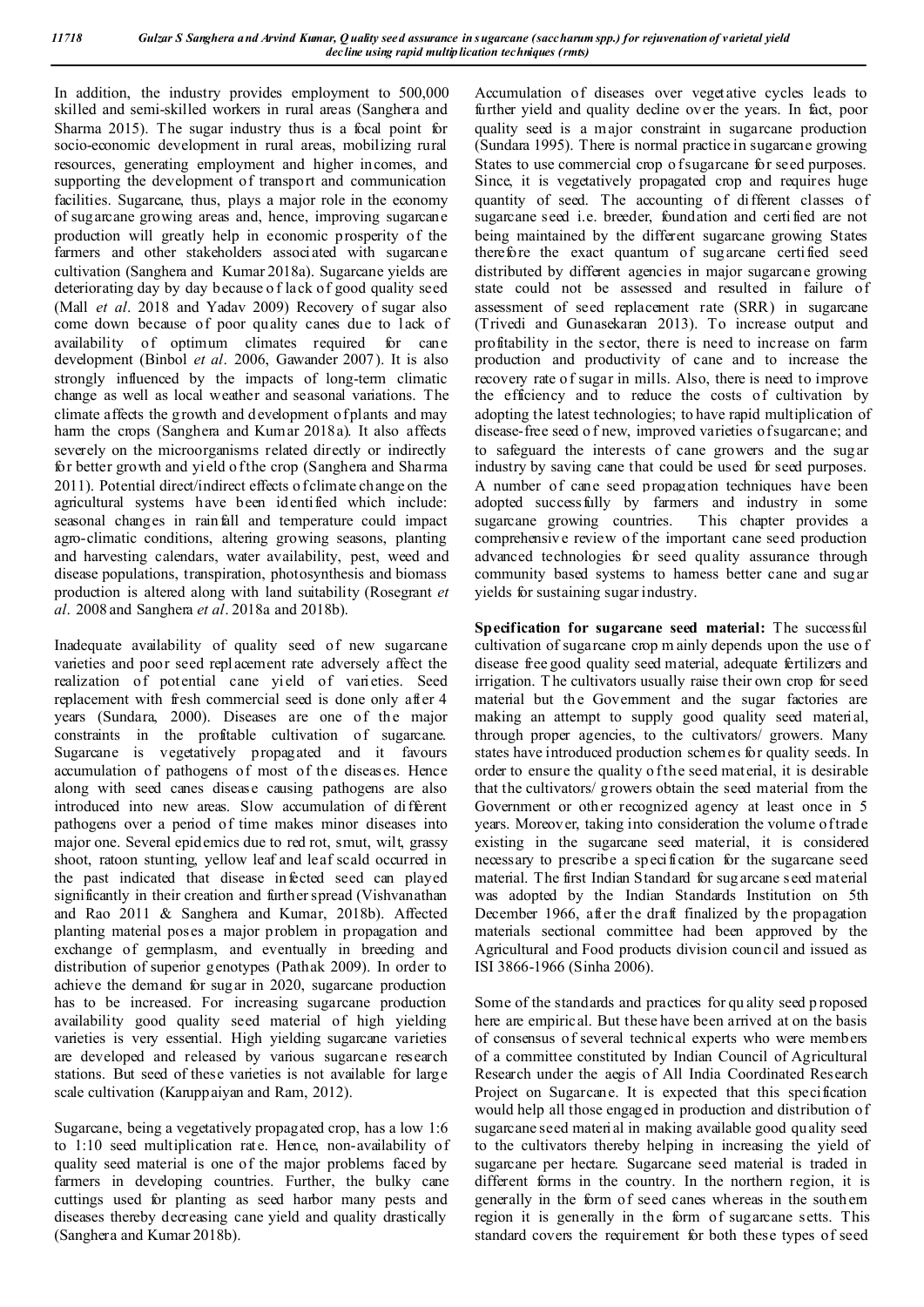materials and prescribes the requirements and the methods of test for sugarcane seed materials, seed cane as well as sugarcane setts.

**Traditional three-tier seed production:** The normal practice in many parts of the world is to use sugarcane produced for commercial purposes also for seed purposes. Characteristics for good seed qualities are seldom taken into consideration. Many growers do not consider seed quality, and many of those who do, select the seed cane only at the sett cutting and planting stage. This is not enough. If a grower wants to be sure of getting good, disease-free seed cane, he should raise the seed crop separately. This crop should be kept completely free from pests and diseases by constant field s couting through the whole season. Moreover, seed quality is not just a matter of being free from pests and diseases. Seed has to have high water content and good nutritional status. Neglect in raising a good seed crop is one of the major defects in sugarcane cultivation all over the world. Deriving sugarcane seed from the commercial crop h as been responsible for rapid multiplication of a large number of diseases like red rot, wilt, smut, ratoon stunting, and grassy shoot. These adversely affect the cane yield and quality. Raising healthy and vigorous sugarcane crops for seed purposes is essential and recommended.

Some of the methods applied for elimination of viruses in sugarcane crop for developing good quality seed are thermotherapy and meristem tip culture technology. Apical meristem culture was used by Coleman (1970) and Hendre *et al*. (1975) to obtain sugarcane mosaic virus free plants. Hendre *et al*. (1983) standardized an apical meristem culture technique for rapid multiplication of mosaic virus-free plants of variety Co 740. Heat therapy has been used to successfully eliminate many viruses from a variety of plant species and is the proven approach to eliminate the pathogen from seed canes but there are some disadvantages of this therapy. Techniques involving thermotherapy or tissue culture and frequently a combination of both have been successfully used to eradicate viruses from infected plants (Walkey, 1980).When disease-free material is used as the source of expl ant or the explants are heat-treated to eliminate diseases, the resultant micropropagated plants are disease free and healthy (Jalaja et *al*. 2008). A seed production system comprising breeder seed, foundation seed and commercial seed production as detailed below is ideally followed.

**Breeder Seed:** Primary seed production is done in scientifically supervised farms of research stations, state seed farms or research and development (R&D) farms of sugar industry. Setts from well maintained seed nurseries are given heat treatment by any one of the above detailed methods. After treatment, the setts are soaked in a fungicide solution (0.1 per cent MBC) for 5 to 10 minutes and pl anted in a well-prepared field, where sugarcane was not grown during the previous year. All recommended agronomical practices are followed. The field should be well-prepared and organic manure such as farm yard manure or cured press mud should be applied at the rate of 25 to 30 t/ha 15 days before pl anting. A spacing of 75 cm to 90 cm between rows is recommended. A slightly higher seed rate of 75,000 two-bud setts is recommended for raising breeder seed (primary seed) to compensate for germination loss due to heat therapy. For foundation and certi fied seed nurseries, a seed rate of 60,000 two-bud setts is adequate for obtaining a good stand.

Monitoring of the seed nursery is done at least three times during the crop growth. First inspection is done at 45 to 60 days after planting to detect off-types and to remove plants infected with designated diseases and pests. The second inspection is done at 120-130 days after planting to check for off-types, designated diseases and pests. T he third inspection is done 15 days prior to harvesting of canes to check the general condition of the canes as seed (Sinha 2006). The crop is harvested at 7 to 10 months and used for planting foundation seed (secondary seed) nursery. The multiplication rate is around 1:6 to 1:7, lower than the normal multiplication rate o f 1:7 to 1:8 due to slightly lower germination as a result of h eat treatment of setts.

**Foundation Seed:** Setts from primary seed nursery are used for planting secondary seed nursery. All the required agronomic practices are followed and the seed plots are inspected at regular intervals for prescribed standards (Annexure I). The crop is harvested at 7 to 10 month age and setts are used for planting commercial seed nurseries.

**Commercial Seed:** Setts obtained from foundation seed crop are used for planting commercial seed nurseries. Commercial seed plots are laid in farmers' fields identified for the pu rpose and distributed throughout the operational area of the sugar mill. This practice avoids transport of bulky seed to long distances. The seed plots are inspected as per seed certi fication standard (described in later section of chapter). The crop is harvested at 7 to 10 month age and the cane is supplied as commercial seed. Care is taken to ensure that the buds are intact during transportation. The commercial seed thus produced can be propagated for about 4 to 5 years. Seed replacement with fresh commercial seed is done only after 4 years (Sundara, 2000). The setts from commercial seed plots are supplied to the sugarcane farmers generally by the cane development department of the sugar mills. While the system of seed production and distribution works satisfactorily at some places, at several others one or more stages of the system are impaired and the s eed p roduction is affected. Thus, a large proportion of the farmers in most of the developing countries still use traditional, poor quality seeds resulting in poor yields.

**Rapid Multiplication Techniques (RMTs) for Strengthening Quality Sugarcane Planting Material:**  Sugarcane yields are deteriorating day by day because o flack of good quality seed. Inadequate availability of qu ality seed o f new sugarcane varieties and poor seed replacement rate adversely affect the realization of potential cane yield of varieties. Availability of disease and pest free, true to type planting material is an important prerequisite for achieving the desired yield improvement in sugarcane. During last two and half decades, some innovative techniques have b een developed by di fferent research organisations that n eeds to be integrated for strengthening and Rapid Multiplication of quality sugarcane planting material. A gist of such techniques and their integration with advance biotechnological tools vis a-vis traditional system are elaborated b elow in subsequent sections of this chapter.

**Sustainable Sugarcane Intensification (SSI):** The normal practice in many parts of the world is to use sugarcane produced for commercial purposes also for seed purposes. Characteristics for good seed qualities are seldom taken into consideration. Many growers do not consider seed qu ality, and many of those who do, select the seed cane only at the sett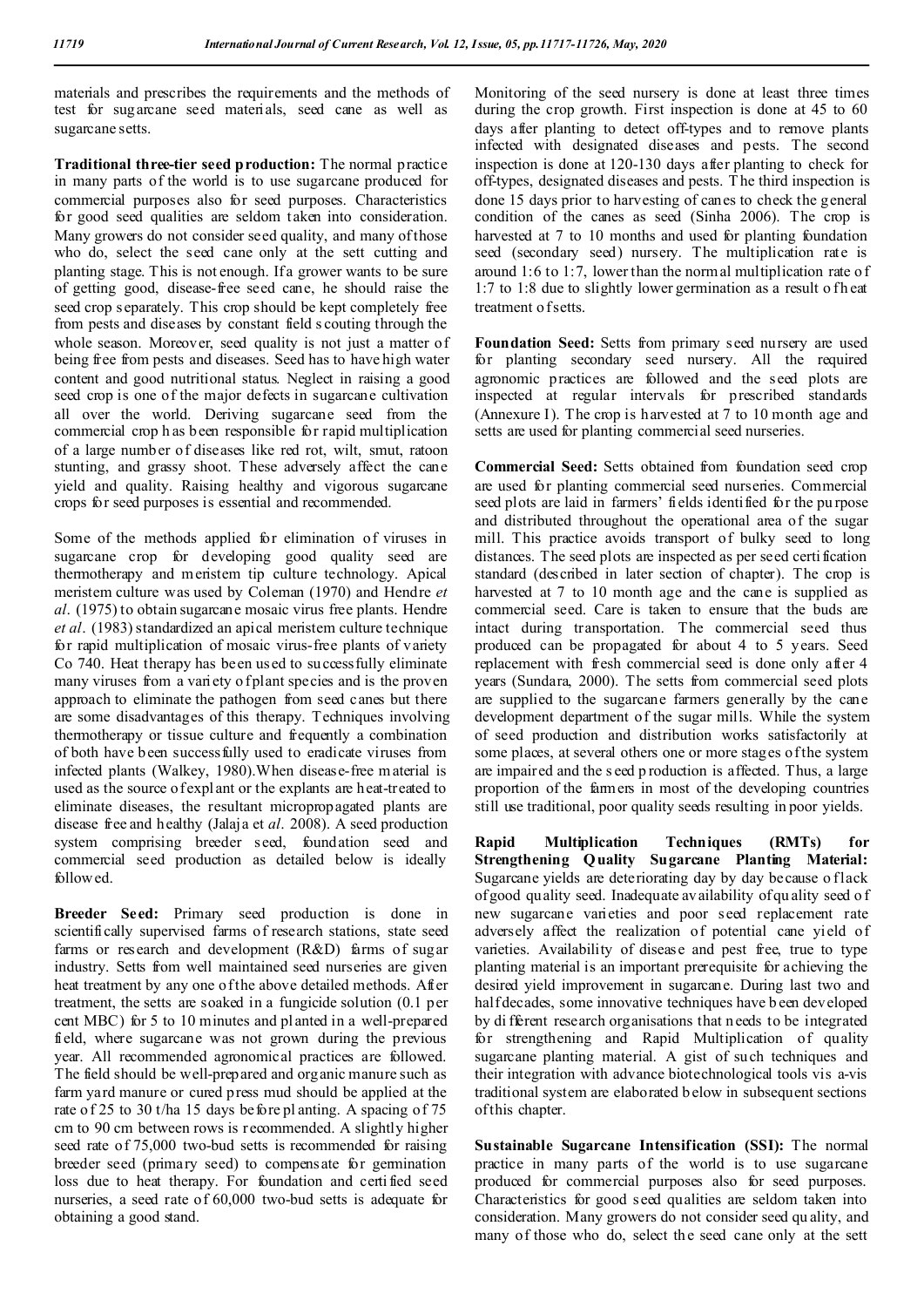cutting and planting stage. This is not enough. If a grower wants to be sure of getting good, disease-free seed cane, he should raise the seed crop separately. This crop should be kept completely free from pests and diseases by constant field scouting through the whole season. The Sustainable Sugarcane Initiative (SSI) being supported by the International Crop Research Institute for the Semi-Arid Tropics (ICRISAT) and the Worldwide Fund for Nature (WWF) is one such approach that offers some solutions to these mounting problems through a set o f prin ciples and practices that 'produce more with less,' getting more output with reduced inputs. The management practices proposed in this approach could help farmers by reducing their costs of cultivation while enhancing their crop productivity in a sustainable manner. We would like to bring to everyone's attention to the groundbreaking insights for sugarcane cultivation with farm-based approaches that pursue a strategy for getting 'more with less' in agriculture. Such approaches are also showing good results with others crops, applying the concepts and principles of the System of Rice Intensi fication (SRI). The constituent elements of SSI are:

- Raising young cane plants in a nursery using small chips taken from the cane, each with a single bud, and growing them out individually in cups. This allows the cane itself to be used for sug ar extraction, rather than being put into the soil to sprout as is the practice now.
- Transplanting these seedlings while still young (25-35 days old) once they have emerged and stabilized.
- Maintaining wide spacing between plants  $(4 \times 2 \text{ feet})$  in the main field when doing the transplanting.
- Providing sufficient moisture to the crop, but avoiding inundation of water.
- Encouraging soil health and fertility by adding organic material to the soil for nutrient enhancement, plant protection, and other intercultural practices.
- Practicing intercropping with other crops, such as onion, garlic, cabbage and lady fingers, for more effective utilization of land, which also enhances the health and fertility of the soil.

This method of better management practices in sugarcane cultivation involves use of **less seeds** and **less water**, and reduced by optimizing utilization of fertilizers and land. It can achieve more yields and profits for farmers and millers alike. SSI is an alternative to the conventional seed, water and spaceintensive sugarcane cultivation that is presently practiced by millions of farmers across the country.

Micro-propagation: It is another alternative technique to solve the chronic problem of low multiplication of seed. It is the clonal propagation of sugarcane wh ere planting material is multiplied rapidly without impairing the genetic purity. Lee (1987) showed that a better way o f micro propagation is shoot tip culture as plant obtained from mother plants has similar phenotypic character. Besides, studies have illustrated that there are many other benefits of using such a technique for development of cane by this method such as increase multiplication rate of new released varieties (Sreenivasan 1995), better cane stalk health, diseases free plants, application of this technique especially for storing the germplasm of canes (Ali *et a*l. 2008 and Mamun *et al*. 2004). Micro-propogation is not only a popular mean of clonal propagation but also the most viable and successful method for the production of pathogen free seed material (Sugiyarta and Winarsih 2008).

This technique can be used for large scale p roduction of newly released sugarcane varieties in order to speed up the sugarcane breeding process and for rejuvenation of outstanding old varieties (Belete 2017). A number of micropropagation techniques suitable for commercial seed production in sugarcane have been reported. Apical meristem culture was used by Coleman (1970) and Hendre *et al.* (1975) to obtain sugarcane mosaic virus free plants. Axillary bud culture was applied successfully by Sauvaire and Galzy (1978) to produce true to type clon es in many sugarcane varieties. Hendre *et al.*  (1983) standardized an apical meristem culture technique for rapid multiplication of mosaic virus-free plants of variety Co 740. Sreenivasan and Jalaja (1981) standardized micropropagation technique based on the use of apical meristem with two or three leaf primodia (meristem tip) as the explants. In general, following steps are followed for this technique.

Step 1 Initial culture of shoot tip or meristem

Step 2 Auxiliary bud proliferation stage (can be repeated 6-8 times)

- Step 3 Root initiation stage
- Step 4 Acclimatization or hardening stage
- Step 5 Transplanting and field establishment



**Fig 1. Schematic steps for micro propagation of sugarcane plantlets: a) Sugarcane top ; b) Inner portion; c ) Meristem culture; d) Shoot Formation; e) Shoot multiplication; f) Rooting; g) In vitro plantlets with root and shoot, h) Hardening in greenhouse and i) Hardening outside the greenhouse (Source: Salokhe 2016)**

**Quality Control Consideration for Micro-propagation:** The tissue culture technique in sugarcane can be used for rapid multiplication of newly developed high yielding, high sugar, disease resistant varieties and rejuvenation of outstanding varieties under cultivation. The micro propagation technique used in this technology with the advantages of (i) Production of true to type plantlets, rapid multiplication (ii) independent of seasonal constraints (iii) maintaining and improving the productivity of outstanding varieties in the field (iv) production of disease free planting material from apical meristem. Quality control is essential to ensure th at appropriate initial material is used for micro-propagation, culture conditions are satis factory and the identity of cultivar is maintained during the culture process.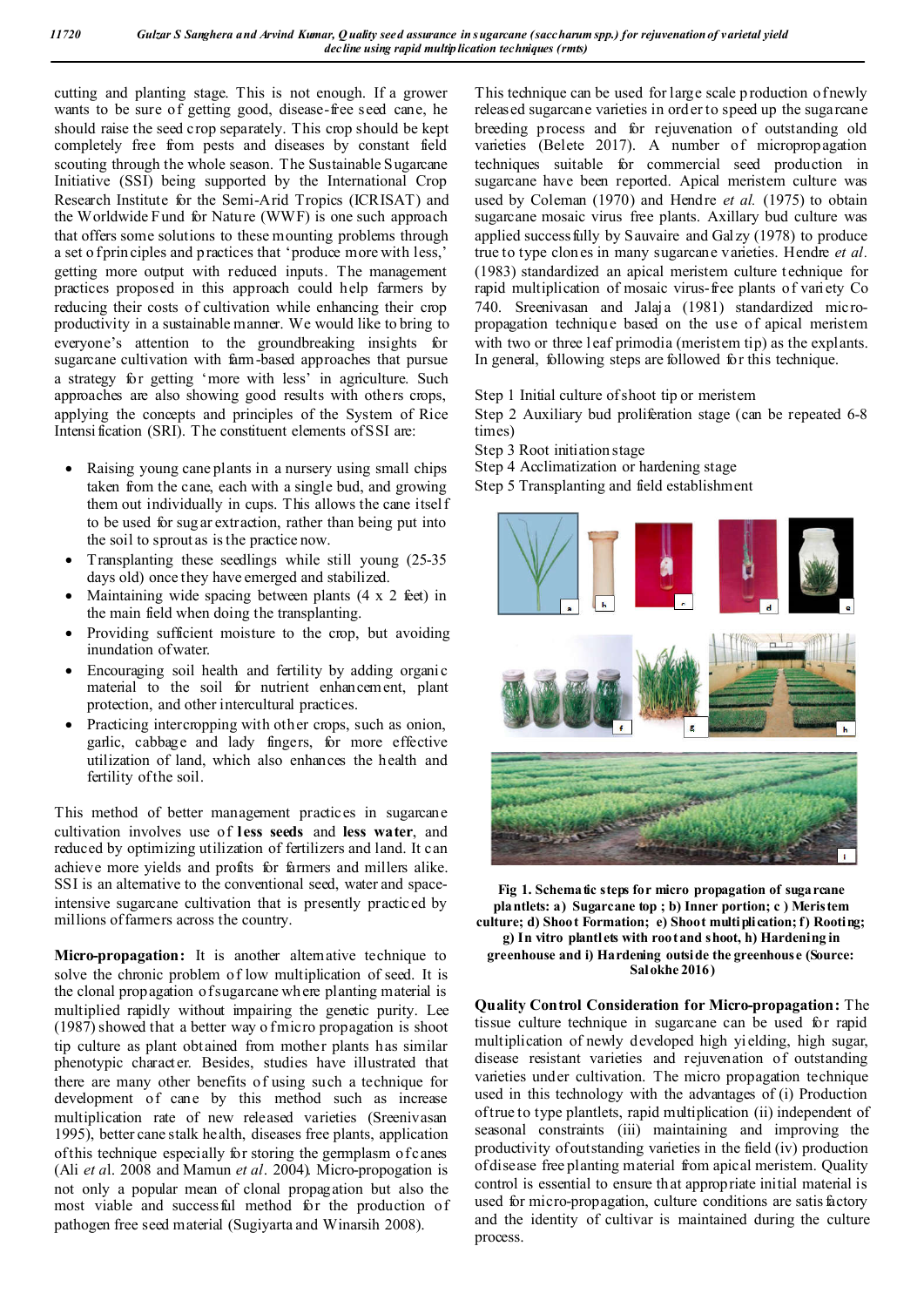| Table 1. Performa for field inspection of seed cane that needs to |
|-------------------------------------------------------------------|
| signed by officials of certification team CLASS OF SEED:          |
| <b>B</b> reeder/ Foundation/Certified Seed                        |

| Sr. | Description                       | I Inspection | II inspection |  |  |  |
|-----|-----------------------------------|--------------|---------------|--|--|--|
| Τ.  | Name of the seed centre/mill farm |              |               |  |  |  |
| 2.  | Date of inspection                |              |               |  |  |  |
| 3.  | Previous crop                     |              |               |  |  |  |
| 4.  | Location of field No.             |              |               |  |  |  |
| 5.  | Source of Seed                    |              |               |  |  |  |
| 6.  | Variety                           |              |               |  |  |  |
| 7.  | Date of planting                  |              |               |  |  |  |
| 8.  | Area Planted (ha)                 |              |               |  |  |  |
| 9.  | Area Inspected (ha)               |              |               |  |  |  |
| 10  | <b>Observations</b>               |              |               |  |  |  |
|     | $(i)$ Age (Months)                |              |               |  |  |  |
|     | (ii) Genetic Purity (%)           |              |               |  |  |  |
|     | (iii) Bud Viability (%)           |              |               |  |  |  |
|     | $(iv)$ Lodging $(\%)$             |              |               |  |  |  |
|     | $(v)$ Diseases(% incidence)       |              |               |  |  |  |
|     | a.Red Rot                         |              |               |  |  |  |
|     | b. Wilt                           |              |               |  |  |  |
|     | c.Smut                            |              |               |  |  |  |
|     | d.GSD (grassy shoot disease)      |              |               |  |  |  |
|     | e.RSD (ratoon stunting disease)   |              |               |  |  |  |
|     | f.Top Rot                         |              |               |  |  |  |
|     | (vi) InsectPests (% incidence)    |              |               |  |  |  |
|     | g.Top Borer                       |              |               |  |  |  |
|     | h.Gurdaspur Borer                 |              |               |  |  |  |
|     | 1.Stalk Borer                     |              |               |  |  |  |
|     | 1 Scale Insect                    |              |               |  |  |  |
|     | k Pyrılla                         |              |               |  |  |  |
| Π   | Crop growth                       |              |               |  |  |  |
| 12  | Expected Yield                    |              |               |  |  |  |
| 13  | Remark:                           |              |               |  |  |  |
|     | Inspecting Officials:             |              |               |  |  |  |

Testing and certification of tissue culture raised quality planting material is required for seed quality assurance and needs to be carried out at accredited test laboratories for the purpose. The following aspects have been emphasized for maintaining the quality of tissue culture raised sugarcane plants (Sinha, 2006).

*Genetic purity of source material:* The genetic purity of the variety to be micro-propagated should be certi fied by the breeder/research organization identified for the maintenance of the variety.

*Source material:* The explant should be taken from vigorously growing healthy plants rais ed from heat-treated setts and grown under optimum moisture and nutritional conditions. The crop raised from micropropagated seedlings should not be used as source material.

*Accreditation of micro-propagation laboratory:*  Micropropagation laboratory should be accredited by an appropriate authority to ensure technical competence and satisfactory in frastructure.

*Micro-propagation protocol:* Micropropagation protocol should ensure only minimal genetic changes. Shoot multiplication cycles should be restricted to avoid morphological variation.

*Seedling establishment:* The seedlings should be wellestablished in soil mixture with good root system and with 4 to 5 green leaves at the time of supply to user agencies.

*Disease indexing:* The micropropagation-raised plants should be indexed for freedom from viruses and virus-like diseases through ELISA, and molecular methods. Standard molecular techniques may be used to assess the genetic purity of plants.

*Seed production:* The micro-propagation-raised seedling should be treated as breeders' (primary) seed. This seed should be further propagated through vegetative cuttings to produce foundation (secondary) seed and then commercial seed. Inspection of the field at the breeders' seed production stage must be done to remove any off types.

*Commercial seed:* Commercial seed thus produced should be used up to four years.

**Spaced transplanting or Polythene bag Technology:** Cane setts with roots and shoots are known as settlings. Settlings can be raised either in nursery beds or in polythene bags. Single node settlings are used as a planting material in spaced transplanting technique of raising sugarcane crop. Indian Institute of Sugarcane Research, Lucknow evolved a planting method namely, Spaced transplanting technique (STP) (Anonymous 1976 and Shrivastava *et al*. 2006).

Settlings are raised by planting single bud setts in nursery about a month before transplanting in the main field. For transplanting one hectare o f field, approx. 50 m2 area o f land and 2 tons of seed cane are required. This technique ensures higher stalk population  $(>1.2$  Lakh canes ha-1) with uniform crop stand and higher average cane weight. Lower incidence o f pests and diseases and reduced crop lodging. It improves the ratio of s eed cane to output from 1:10 to 1:40. This technique saves seed cane to the tune of 4t/ha. Raising seedlings through bud chip/ single bud technique is now th e major frontier seed multiplication technique in sugarcane (Singh *et al*. 2011).

**Scope for Community-Based Seed cane Production (CBSS) Approach:** Seed production and distribution are notorious bottlenecks to the dissemination of new varieties within the sub-regions of any country. National seed systems are marketoriented and are based on the production of certified seeds according to national standards that are non-efficient for small farmers. In addition, they are all often under-resourced in terms of staff, equipment and funding, and therefore un able to meet production needs. The consequence is that the use of improved seed cane and seed replacement rate is low (Pathak 2009). Further, certified s eeds are mo re destined to cash crops with the use of diverse inputs such as fertilizers, pesticides, and where there a good water control. For subsistence sugarcane production, the situation is different.

**Farmers Produce Seed cane of Acceptable Quality for Farming community:** Farmers work in low-potential and heterogeneous agro-ecological areas where soils are mainly exposed to erosion as a result of primitive techniques and the fallow period short. Farmers do not have access to credit. Potential markets are too distant and practically do not exist. Sustainable sugarcane production relies, on the management of natural processes, such as rotation, crop combinations, natural predation, and so on. Subsistence agriculture is very complex and requires the management of a greater ecological and economic diversity. Farmers exploit their own technologies and local indigenous knowledge to face production needs (Vijay *et al*. 2018).

**Tips to Improve Farmer's Seed cane Production through the CBSS approach:** The Community-Based Seed cane production System (CBSS) is suited to the different social cultures, because farmers have been growing and supplying seeds to other farmers for centuries. Rather than bringing a new system, the CBSS builds on the seed cane production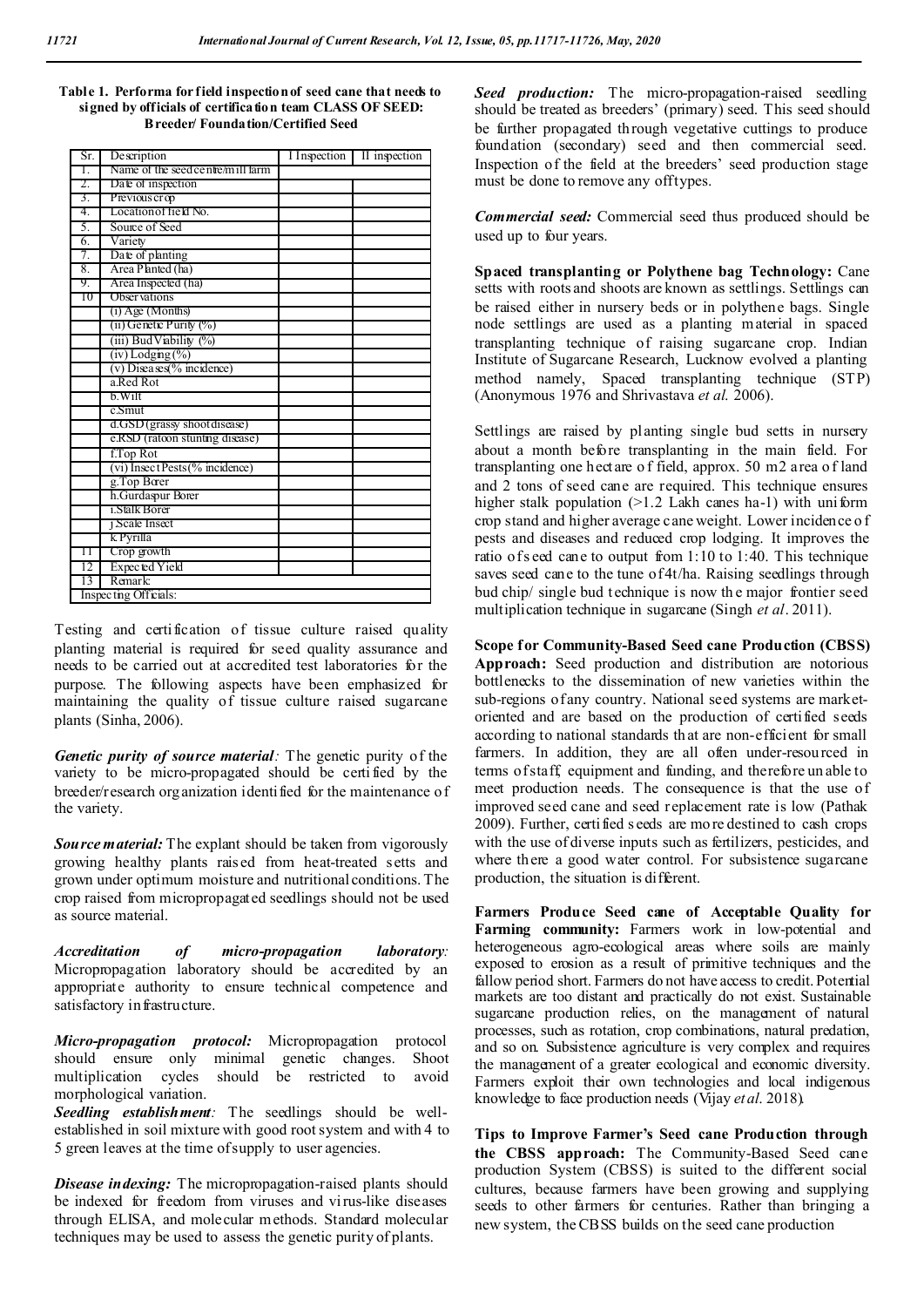| S.No. | Factors                                    | Stage of field in spection | Maximum permissible limits (%) |              |  |
|-------|--------------------------------------------|----------------------------|--------------------------------|--------------|--|
|       |                                            |                            | Found ation                    | Certified    |  |
| 1.    | <b>Off-types</b>                           | I, II, III                 | None                           | None         |  |
| ii.   | Plants affected with designated diseases   |                            |                                |              |  |
|       | Red rot                                    | I, II, III                 | None                           | None         |  |
|       |                                            |                            | $0.02*$                        | $0.10*$      |  |
|       | Smut                                       | П                          | $0.01*$                        | $0.10*$      |  |
|       |                                            | Ш                          | None                           | None         |  |
|       | Grassy shoot                               | $_{\rm II}$                | $0.05*$                        | $0.50*$      |  |
|       |                                            | Ш                          | None                           | None         |  |
|       | Wilt                                       | Ш                          | $0.01*$                        | $0.01*$      |  |
|       | Leafscald                                  | $_{\rm II}$                | $0.01*$                        | $0.05*$      |  |
|       |                                            | $\mathbf{I}$               | None                           | None         |  |
| iii.  | Plants affected by designated insect-pests |                            |                                |              |  |
|       | Top borer                                  | П&Ш                        | 5.0                            | 5.0          |  |
|       | Interno de borer                           | Ш                          | $10.0^{#}$                     | 10.0         |  |
|       |                                            |                            | None**                         | None**       |  |
|       | Stalk borer                                | $\mathbf{I}$               | $20.0^{+}$                     | 20.0         |  |
|       |                                            |                            | None**                         | None**       |  |
|       | Plassey borer, Gurdaspur borer, Scale      | Ш                          | 5.0                            | 5.0          |  |
|       | insect, Mealy bug                          |                            | None**                         | Non $e^{**}$ |  |

\*Subject to immediate rouging of the whole clump. \*\*In areas where th e presence of the pest has not been recorded. #It gives around 10% affected buds. +It gives around 0.5% affected buds.

practices that farmers have passed down, generation to generation, for centuries. T he program was initially developed by Senegalese Agricultural Research Institute (ISRA) and WARDA in rice crop. Community-Based Seed cane production System teaches farmers how to produce better seeds for their own uses, and to exchange or to sell excess to other farmers. It shortens the time for seed to reach to farmers.

**Working model of CBSS approach:** The CBSS is normally initiated when a variety is released. But Extension and Research institutions may sometimes decide to initiate CBSS after Participatory Varietal Selection trials (PVS), if large seed requests o fa variety, by making small quantities of foundation seeds available to various sugar mills and in formal basic seedmultipliers. Basic seed cane growers/ sugar mills, in turn, produce seed cane for acceptable quality producers who produce for their communities. At the community level, seed cane should be multiplied and distributed by using local practices. It is very important to respect local customs because in contrary o f what we usually think, farmers buy seeds only if there is any more solution.

In general, they opt often for seed exchange, for gift or for loan. Some simple guidance is given to help farmers maintain the seed cane pu rity at the community level during a period o f 3 to 5 years. This advice covers the areas of purification of seed cane, by the removal of off-types; choosing the best clumps with thick and healthy canes and fully developed immature canes will be tagged before harvesting for careful handling of seed cane during harvesting process to ensure storing for shorter transit/ transport and germination test of buds. Since sugarcane is vegetatively propagated crop, farmers do not have to replace their seed cane stocks every season. T he major concerns of deterioration of seed quality over time reduced germination ability and purity (mechanical mixture) are monitored at the farm level by the o fficials of sugar mills and cane department extension services.

#### **Tools for implementing CBSS:**

#### **Different tools are used to implement CBSS which includes:**

- Rapid rural appraisals to identify the major constraints and opportunities by region and by community;
- Development of a national/ state seed cane program;
- Organization of farmers field workshops focussing on improvement of the seed
- quality;
- Increasing awareness of the need to produce seed cane of acceptable quality;
- Increasing awareness of the need to preserve local and improved varieties
- Feedback on seed cane nu rseries and s eed cane demands by community.

**Benefits of quality seed cane:** Increase in the area under sugarcane crop seems difficult, because o f severe competition from food crops. Good quality seed and/or planting material is needed to establish the perennial nature of sugarcane crop identified for diverse and harsh climatic situations of tropical and semi- tropical conditions. It has been observed that there is need for 25–30% quantity of qu ality Seed cane in country and <10% is available in different states. Production of high volume seed cane for vegetative propagation and repeated harvesting of under developed non-uniform canes and latent infection of various diseases and pests in seed crop owing to poor crop stand and and maturity makes it highly labourintensive for grading and separation of healthy canes. The seed canes so produced also show poor germination due to bud damage and hidden in fections mosaic (Vishvanathan and Rao 2011). These factors lead to lesser interest among seed cane growers in producing seed cane nurseries. Sugarcane seed production is greatly hampered because of indeterminate growth, lack of uniform maturity, damaged buds and small period of seed cane storage and transport. These otherwise required traits in ecological perspective, become major bottlenecks in large-scale s eed cane production (Yadav 2009). Various benefits o f quality seed cane production are described below:

**Reduced pest and disease risk:** Planting good quality seed cane significantly reduces the risk of serious pest or disease outbreaks in commercial fields. This includes ratoon stunt (RSD), smut and.

**Improved germination:** Another advantage of good quality seed cane is good germination and the improved likelihood of high yields. Well-grown seed cane not yet mature is most likely to germinate quickly and evenly. Good germination leads to rapid growth of a uniform stand, and allows the variety to realise its full potential.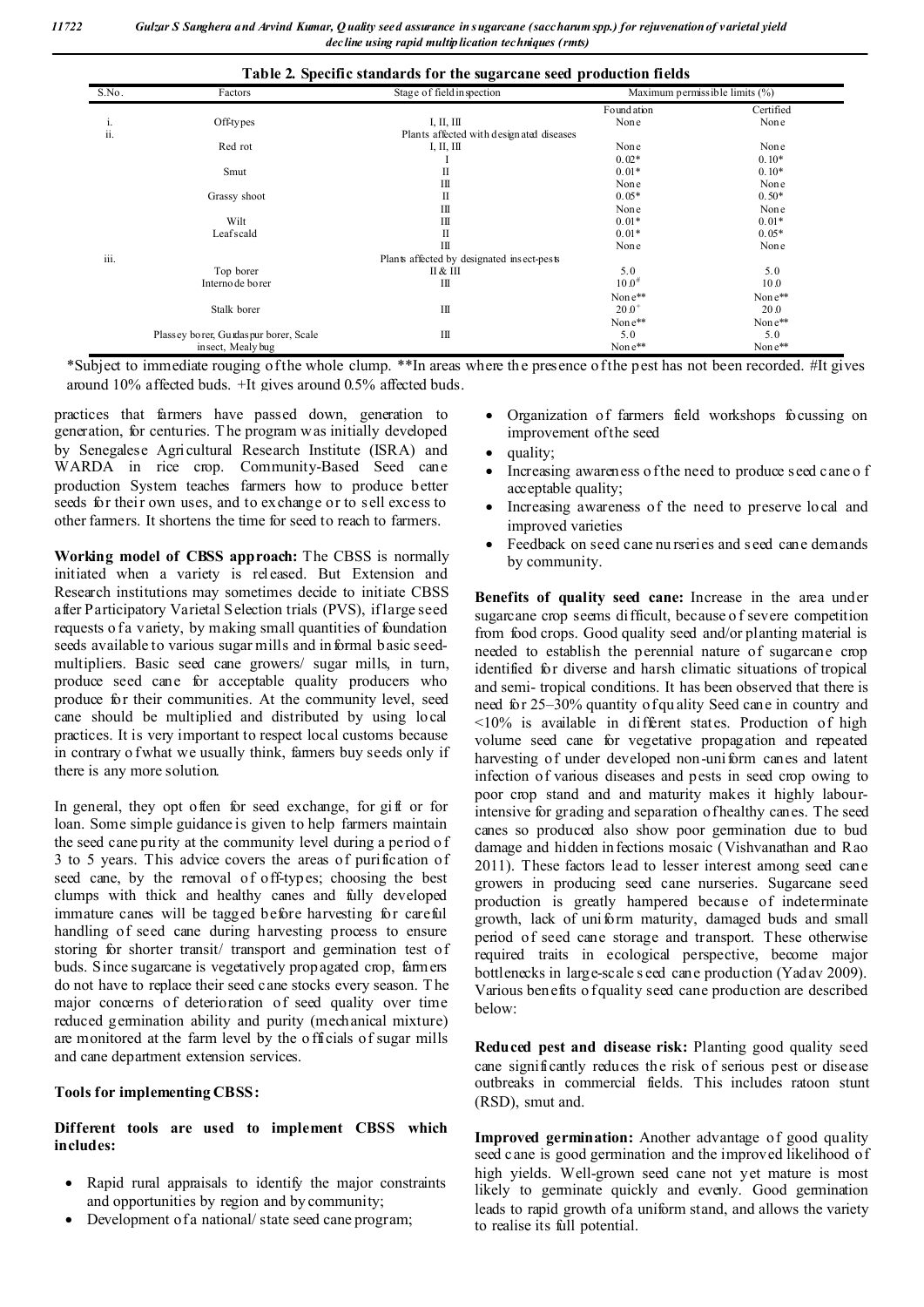Problems of gap filling after pl anting are therefore minimised and weed control is aided by a full leaf canopy. Having the plant crop start off on such a strong footing and subsequent good management will lead to prolonged ratooning before replanting, thereby significantly reducing production costs.

**Varietal purity:** A further benefit of good quality seedcane produced in a well-managed nursery is varietal purity. Seedcane taken from commercial fields is often contaminated with off-type varieties, including unwanted varieties infected with disease. The production of seedcane under nursery conditions allows for regular inspections and effective eradication (roguing) o funwanted stools. Where the grower has his own seedcane nursery, he is guaranteed seedcane of the right variety at the right time and o f the right quantity for the replant programme. A well-managed certified nursery expedites the introduction of new v arieties by ensuring purity and providing a controlled environment for rapid bulking.

Seed cane certification standards: Age of the seed cane crop at harvest for seed purpose shall be 6 to 8 months and 8 to 10 months for the sowing in tropics and sub-tropics, respectively, seed cane material undamaged and reasonably clean. Each node of seed cane shall bear one sound bud. The number of nodes without sound bud shall not exceed 5.0% (by number) of the total number of buds per seed cane. The number of buds, which have swollen up or have projected beyond one centimeter from the rind surface, shall not exceed 5.0% (by number) of the total number of buds.

**Application and Amplification of General Seed Cane Certification Standards:**The General Seed Cane Certification Standards are basic and together with the following specific standards constitute the standards for certi fication of sugarcane seed cane (Trivedi and Gunasekaran 2013). The certified classes shall be produced from seed canes and/or meri-clones whose sources and identity may be assured and approved by the Certification Agency.

**Land Requirements:** A seed crop of sugarcane shall not be eligible for certi fication if planted on land on which sugarcane was grown in the previous season. Land/seed crop shall be kept free from sugarcane residues and drainage from other sugarcane fields.

**Heat Treatment:** Foundation Stage (I) shall be raised from heat-treated seed cane. Sugarcane setts may harbor a host of diseases su ch as sugarcane smut, red rot, grassy shoot, ratoon stunting, sugarcane mosaic and yellow leaf. Also, scale insects and borers present on the s etts can cause heavy d amage to the new crop. Heat treatment o f setts helps in getting rid of several diseases and pests. There are four types of heat therapies: (1) Hot water: setts are immersed in water maintained at 50°C for two to two and a half hours. Often, fungicides are mixed in hot water to eliminate smut disease. (2) Hot air: dry heat produced by electric heaters placed at different points in the heating chamber is circulated with a fan. Temperature is maintained at 56°C and the seed is treated for eight hours. (3) Moist hot air: steam is injected into the treatment chamber for four hours maintaining the temperature at 54°C. (4) Aerated steam: steam is mixed with air in 1:4 proportion and forced into the treatment chamber through small holes. The treatment is given for one hour at 50°C. When applied properly, heat therapy eliminates ratoon stunting disease, grassy shoot disease, sugarcane smut disease, and also seed borne insect pests and

mosaic (Vishvanathan and Rao 2011 and Sanghera and Kumar 2018b).

#### **Field Inspection**

#### **A minimum of three inspections shall be made as under:**

- The first inspection shall be made at 45-60 days after planting in order to verify isolation and detect volunteer plants, designated diseases and pests and other relevant factors.
- The second inspections shall be made at 120-130 days after planting to verify Off-types, designated diseases and pests and other relevant factors.
- The third inspection shall be made 15 days prior to the harvesting of seed canes to verify the age of cane, offtypes, designated diseases and pests and other relevant factors.

Seed-cane inspection report: The performa for field inspection of seed cane is presented below that needs to signed by officials of certification team during field inspection.

#### **Field Standards**

#### *General requirements*

**Isolation**: The sugarcane seed production fields shall be isolated from other fields with a minimum distance of 5 m to avoid mechanical mixture o fother varieties.

**Designated Diseases and their keys for identification are given below:**

#### **Red rot (***Glomerella tucumanensis* **(Speg.) Arx & Muller)**

Red rot is one of the major diseases of sugarcane found in many areas of the world. In India it has caused extensive damage in recent past and remains endemic in severe form in some parts.



#### **Fig. 2. Key symptoms for field identification of red rot disease of sugarcane**

- The first symptom of red rot in the field is discolouration of the young leaves. The margins and tips of the leaves wither and the leaves droop.
- The discolouration and withering continues from the tip to the leaf base until the whole crown withers and the plant dies, within 4 to 8 days.
- Since reddening is a common symptom o fother diseases of sugarcane, the white patch symptom is an important diagnostic characteristic o f red rot.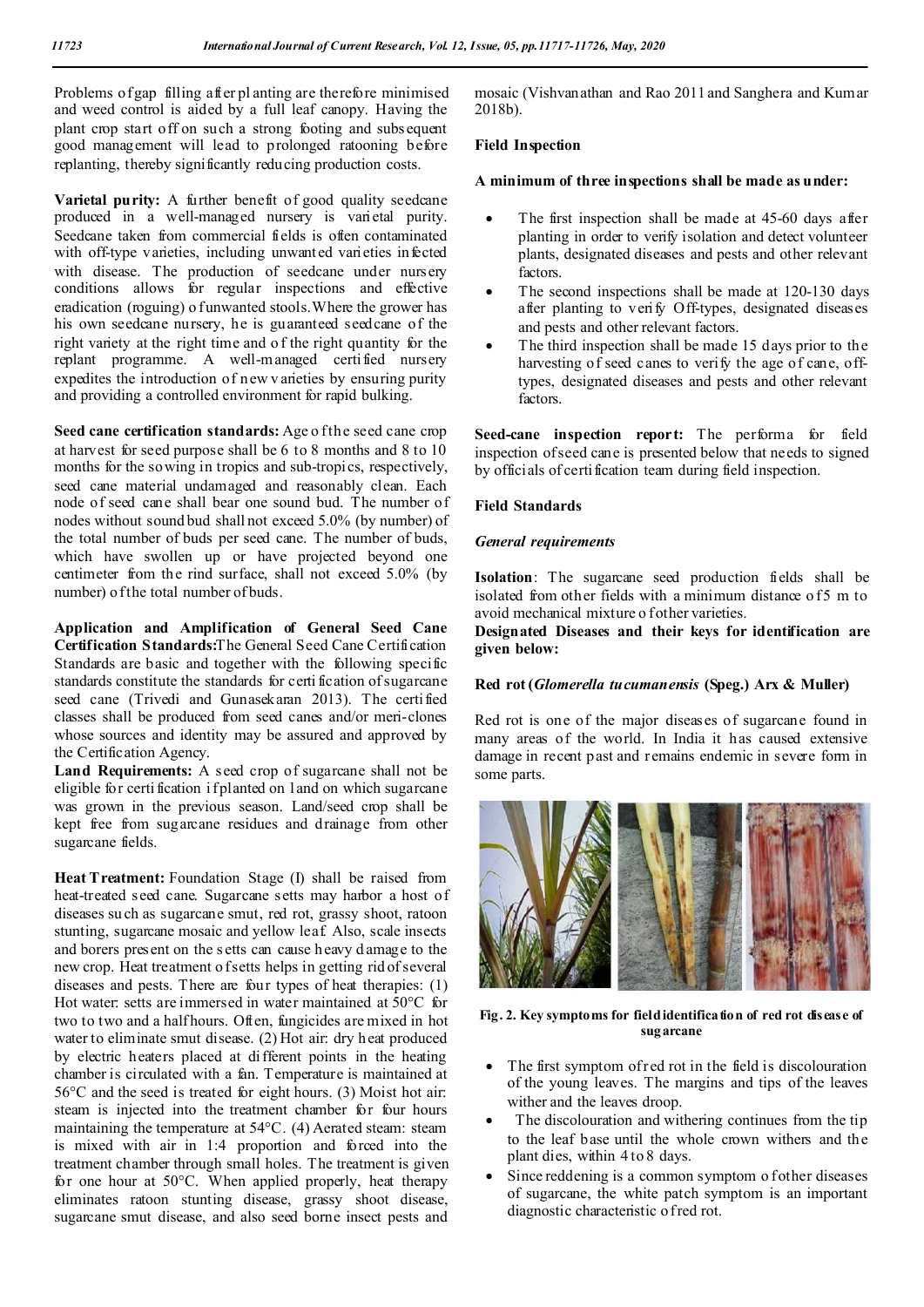When a diseased plant is open, a characteristic odour becomes evident.

## **Smut (***Ustilago scitaminea* **(Sydow)**

The disease is known as culmicolous, which describes the outgrowth of fungus o f the stalk on the cane. It attacks several sugarcane species and has been reported to occur on a few other grass species as well, but not to a critical amount. The most recognizable characteristic of this disease is a black or gray growth that is referred to as a "smut whip".



Fig. 3. Key symptoms for field identification of smut disease of **with sugarcane**

- Two to four months after the fungus has infected the plant, black whip-like structures, instead of a spindle leaf, emerge from the meristem, or growing point, of the plant.
- The developing whip is a mixture o fplant tissue and fungal tissue. The whip reaches maturity between the sixth and the seventh month.
- When spores that are contained inside the whip are released, the core of the whip remains behind and is a straw-like color.
- Plants infected with the fungus usually appear to have thin stalks and are often stunted.
- They end up tillering much more than normal and this results in leaves that are more slender and much weaker.

## **Wilt (***Cephalosporium sacchari* **Butler)**

This is one of the early known diseases of sugarcane in India. It was first reported by Butler and Khan in 1913, from North India. It has been reported to cause severe damage to sugarcane crops in many parts of India.



**Fig 4. Key symptoms for field identification of grassy shoot disease (GSD) of sugarcane**

- The first symptoms of the disease b ecome apparent only when the plant has grown for about 4-5 months.
- The canes show gradual withering.
- On examination of affected clumps , the pith will be seen discoloured purple or dirty reef, with longitudinal streaks
- The leaves of affected clumps gradually turn yellow and dry up.
- A characteristic disagreeable odour is also associated with such diseased canes.
- A cottony white mycelium can also be seen in the pith region.

## **Grassy shoot disease (Mycopplasma-Like-Organism)**



#### **Fig. 5. Key symptoms for field identification of grassy shoot disease (GSD) of sugarcane**

- Initial symptom appears in the young crop of  $3 4$ months age as thin papery white young leaves at the top of the cane.
- The disease is characterized by proliferation of vegetative buds from the base of the cane giving rise to crowded bunch of tillers bearing narrow leaves.
- The tillers bear pale yellow to completely chlorotic leaves.
- Cane formation rarely takes place in affected clumps and if formed the canes are thin with short internodes.
- Later, white or yellow tillers appear in large number below these leaves (profuse tillering).
- The cane becomes stunted with reduced internodal length with axillary bud sprouting.
- This disease appears in isolated clumps

## **Leaf scald (***Xanthomonas albilineans* **(Ashby) Dowson**

It is a bacterial disease, widely spread in many countries. Disease is favoured by wet seasons, water stress due to drought, water logging and low temperatures.

- Disease symptoms appear in two phases, the chronic and acute phases.
- In the chronic phase, "white pencil line" extending entire length of lamina reaching the margin of young leaves and stripes diffuse later resulting in lea f etiolation.
- Drying from tip onwards presents a scalded appearance. Different degrees of chlorosis from total albinism to inter veinal chlorosis in young leaves during summer, germination of buds in acropetal manner with bushy appearance in standing cane, cut open stalks showing dark red vascular strands, prominent streaks at node invariably in the side shoots, are other prominent symptoms of chronic phase.
- In the acute phase the symptoms appear suddenly and die without any major leaf symptoms. T he masking of symptoms is more common during monsoon and symptoms may appear suddenly any time during crop growth.

#### **Designated Insect-Pests considered in seed nursery plots:**  According to rough estimates, insect pests cause almost 20 to 40 per cent reduction in yield of the crop resulting in huge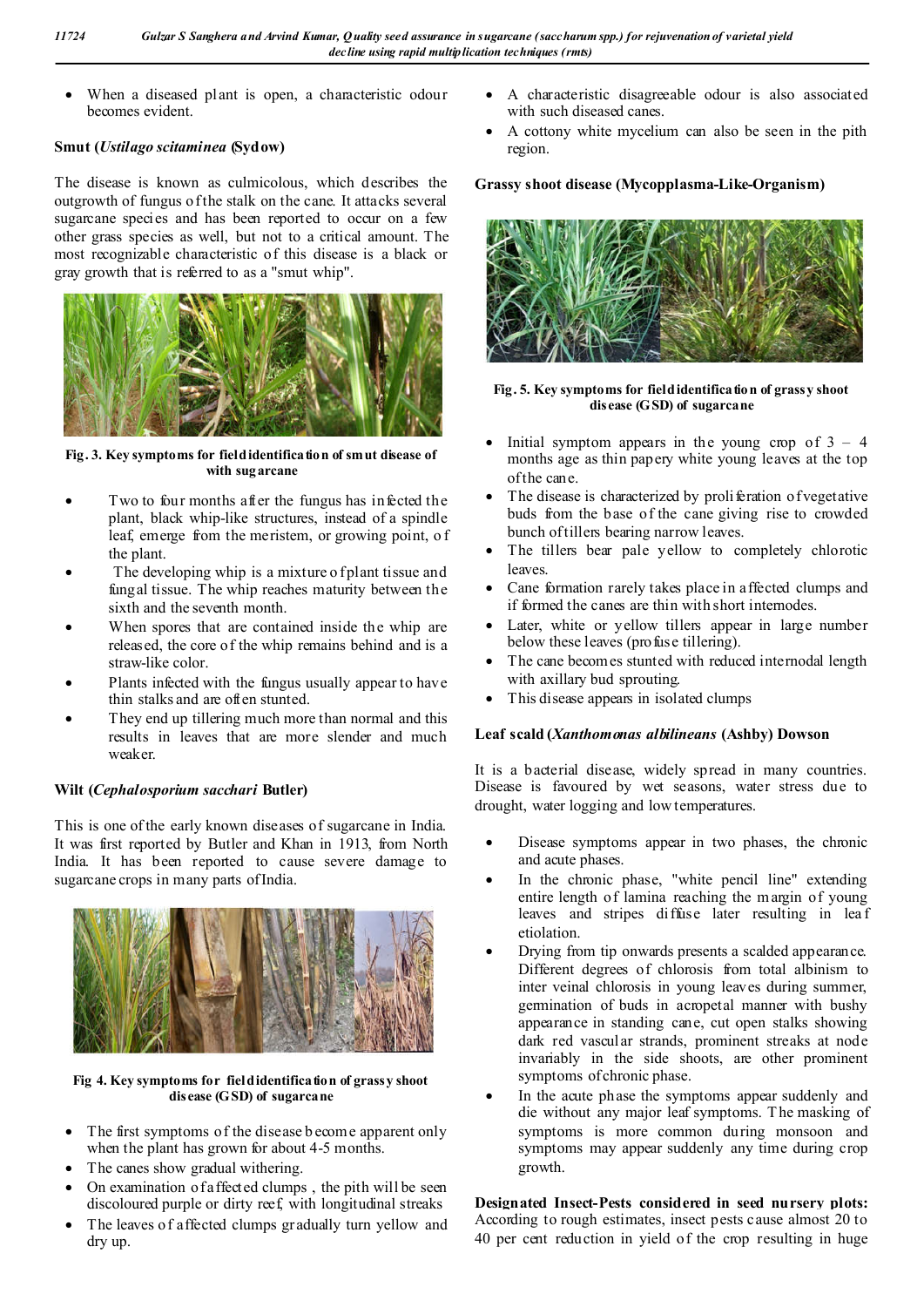losses to growers (Satyagopal et al. 2014). Amongst sugar cane pests, borers cause more damage to the crop. Moths of sugar cane borers lay their eggs underside the leaves. They keep feeding inside the cane and render it unfit for consumption and milling. Weight of cane and sucrose percentage is drastically reduced.



**Fig. 6. Key symptoms for field identification of leaf scald disease of sugarcane**

#### **Designated Insect-Pests that need significant attention in cane seed crop and their keys for are listed below**

- Top borer (*Scirpophaga excerptalis* Wlk.)
- Internode borer (*Chilo sacchariphagus indicus* Kapur)
- Stalk borer (*Chilo auricilius* Ddgn.)
- Plassey borer (*Chilo tumidicostalis* Hmpsn.)
- Gurdaspur borer (*Acigona steniellus* Hmpsn.)
- Scale insect (*Melanaspis glomerata* Green)
- Mealy bug (*Sacchariphagus sacchari* Cockerell)

#### **Special Note**

- All off-types and diseased plants shall be rouged out along with roots and destroyed.
- -.Maximum permissible limits for the stripping of dry foliage shall be 2.0%
- The crop should not have more than 10% lodged canes.
- Seed canes should not have nodal roots. In waterlogged areas, relaxation may be given upto a maximum of 5%.
- Moisture in seed cane should not be less than 65% on wet weight basis.
- Germinability of buds should not be less than 85%
- Physical purity of seed should be 98%.
- Genetic purity of seed should be 100% based on DUS characteristics.

#### **Conclusion**

Sugarcane yields and recovery are deteriorating day by day because of lack o f good quality seed. Since, it plays a pivotal role in the economy of sugarcane growing areas and, hence, improving sugarcane production will greatly help in economic prosperity of the farmers and other stakeholders associated with sugarcane cultivation. Seed production in sugarcane is important for high cane yield and production. Generally farmers practice normal convention means and planting material without realizing the importance o f right practice and usage of good quality seed. There is a need to aware the farmers for use of right methods and procedures for seed production. With the application of RMTs elaborated above along with augmentation of seed certi fication standards in quality assurance and right practice adoption and use of good quality seed cane not only help the farmers but the sugar millers too as good seed cane will give good cane yield with

improved recovery. Healthy and good quality seed cane provide assured germination of disease free canes that helps the farmers to rejuvenate and retain high yielding sugarcane varieties for longer duration.

## **REFERENCES**

- Ali A, Naz S, Siddiqui F, Iqbal J 2008 An efficient protocol for large scale production of sugarcane through micropropagation. *Pakistan Journal of Botany* 401: 139-149
- Anonymous 1976 *Circular No. SDS/3675/11704-Q. 2 dated 26th April 1976 from Sugarcane Development Officer, Department of Agriculture, M.S.Pune*-1.
- Artschwager E, and EW Brandes 1958 Sugarcane *Saccharum officinarum* L.: Origin, classification, characteristics, and descriptions of representative clones. USDA Agric. Handbook 122. U.S. Gov. Print. Office, Washington, DC.
- Belete G 2017 Review on *In Vitro* Propagation of Sugarcane to Advance the Value of Tissue culture. *Agri Res & Tech: Open Access J.* 54: 555670. DOI: 10.19080/ARTOAJ.2017.05.555670
- Binbol NL, Adebayo AA and Kwom-Ndung E H 2006 Influence of Climatic Factors on the Growth and Yield of Sugar Cane at Numan, Nigeria. *Climate Research*. 32: 247–252
- Coleman RE 1970. New plants produced from callus tissue culture. In: *Sugarcane Research*. 1970 Report. U.S. Dept. Agric. Res. Serv. Pl. Sci. Res. Div. P. 38.
- Gawander J 2007. Impact of climate change on sugar-cane production in Fiji. WMO Bull. 561.
- Hendre RR, Iyyar RS, Katwal M, Khuspe SS and Mascarenhas AF 1983. Rapid multiplication of sugarcane through tissue culture. *Sugarcane*. **1:** 5-7.
- Hendre RR, Mascarenhas AF, Nadgir AL, Pathak M and Jagannathan V 1975. Growth of sugarcane mosaic virus free sugarcane plants from apical meristems. *Indian Phytopathol.* **28:** 175-178.
- Jalaja NC, Neelamathi D and Sreenivasan TV 2008. Micropropagation for Quality Seed Production in Sugarcane in Asia and the Pacific. Food and Agriculture Organization of the United Nations, Rome; Asia–Pacific Consortium on Agricultural Biotechnology, New Delhi; Asia-Pacific Association of Agricultural Research Institutions, Bangkok, pp.  $i-x + 46$ .
- Karuppaiyan R and Ram B 2012 Sugarcane seed production. ICAR Sugarcane Breeding Institute, Regional Centre, Karnal. T raining Manual. SBI Centenary Publication
- Lee G 1987 Mi cro p ropagation o f sug arcane *Saccharum* spp.. *Plant Cell Tissue and Organ Culture* 101: 47-55.
- Mall AK, Misra V, Singh D, Kumar M and Pathak AD 2018 Methods and Procedures for High Yielding Seed Cane Production. *International Journal of Agriculture Sciences* 10 14:6660-6664.
- Mamun A, Sikdar H, Paul K, Mizanur M, Rahman D, et al. 2004 *In vitro* micropropagation of some important sugarcane varieties of Bangladish. *Asian Journal of Plant Sciences* 36: 666-669
- Pathak AD 2009 Quality seed cane in sugarcane. In: A K Shrivastava *etal*. Eds. Pp 14-17.
- Salokhe S 2016 Production of disease free quality sugarcane planting materialthrough micropropagation. International journal of Innovative Research in Science and Engineering. 2 10: 97-103